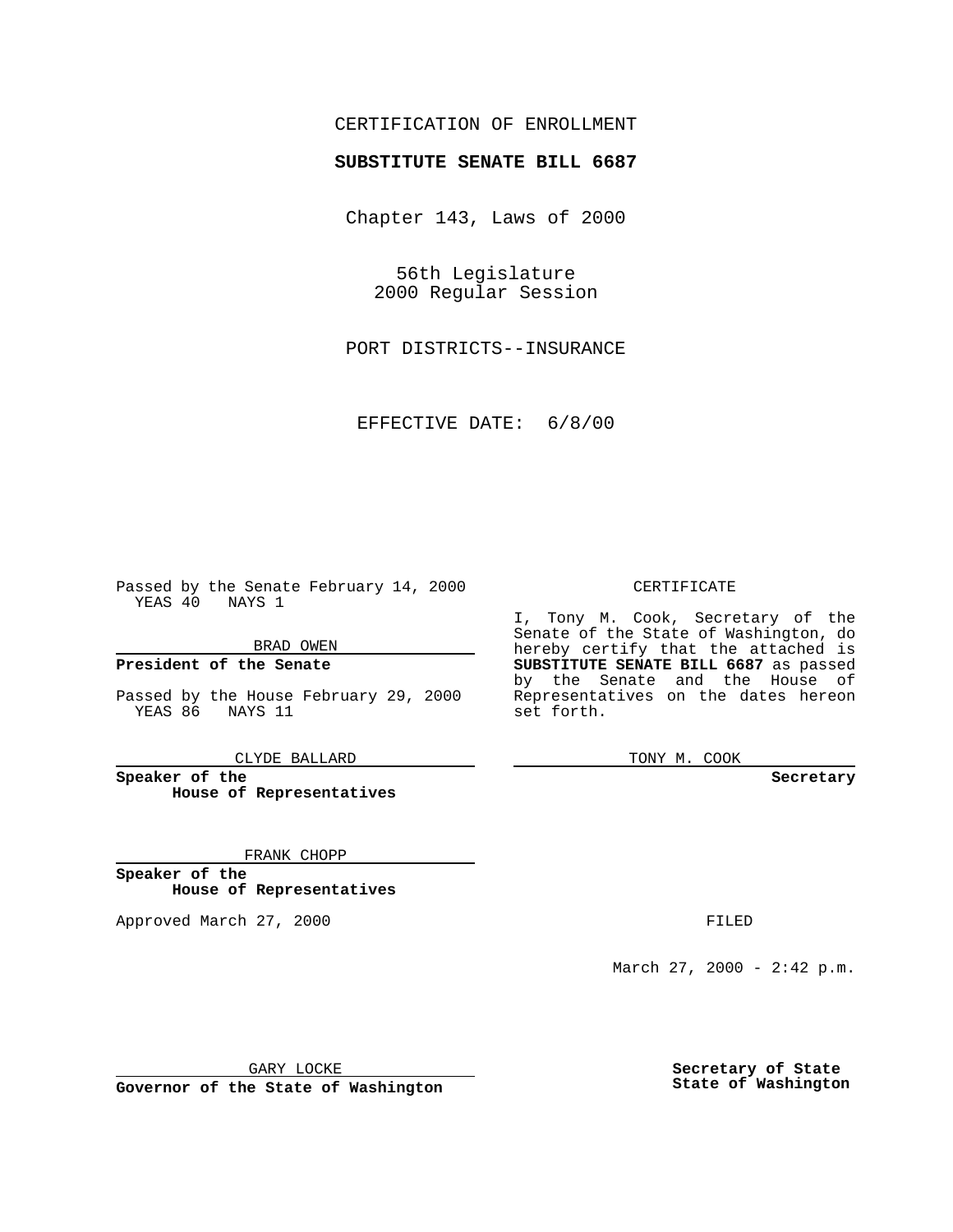## **SUBSTITUTE SENATE BILL 6687** \_\_\_\_\_\_\_\_\_\_\_\_\_\_\_\_\_\_\_\_\_\_\_\_\_\_\_\_\_\_\_\_\_\_\_\_\_\_\_\_\_\_\_\_\_\_\_

\_\_\_\_\_\_\_\_\_\_\_\_\_\_\_\_\_\_\_\_\_\_\_\_\_\_\_\_\_\_\_\_\_\_\_\_\_\_\_\_\_\_\_\_\_\_\_

Passed Legislature - 2000 Regular Session

#### **State of Washington 56th Legislature 2000 Regular Session**

**By** Senate Committee on Commerce, Trade, Housing & Financial Institutions (originally sponsored by Senators Prentice, Winsley, McDonald and T. Sheldon)

Read first time 02/04/2000.

 AN ACT Relating to insurance coverage for port districts; amending RCW 48.30.270; adding a new section to chapter 53.08 RCW; and providing an expiration date.

BE IT ENACTED BY THE LEGISLATURE OF THE STATE OF WASHINGTON:

 NEW SECTION. **Sec. 1.** A new section is added to chapter 53.08 RCW to read as follows:

 Each port district shall determine risks, hazards, and liabilities associated with facilities and projects authorized under this chapter in order to obtain insurance consistent with these determinations. This insurance may include any types of insurance covering, and for the benefit of, one or more parties with whom the port district contracts for any purpose, and insurance for the benefit of its commissioners, commissions, and employees to insure against liability for acts or omissions while performing or in good faith purporting to perform their official duties. All insurance obtained for port district projects may be acquired by bid or by negotiation. In order to allow the port district flexibility to secure appropriate insurance by negotiation, the port district is exempt from RCW 48.30.270 for projects in excess of one hundred million dollars.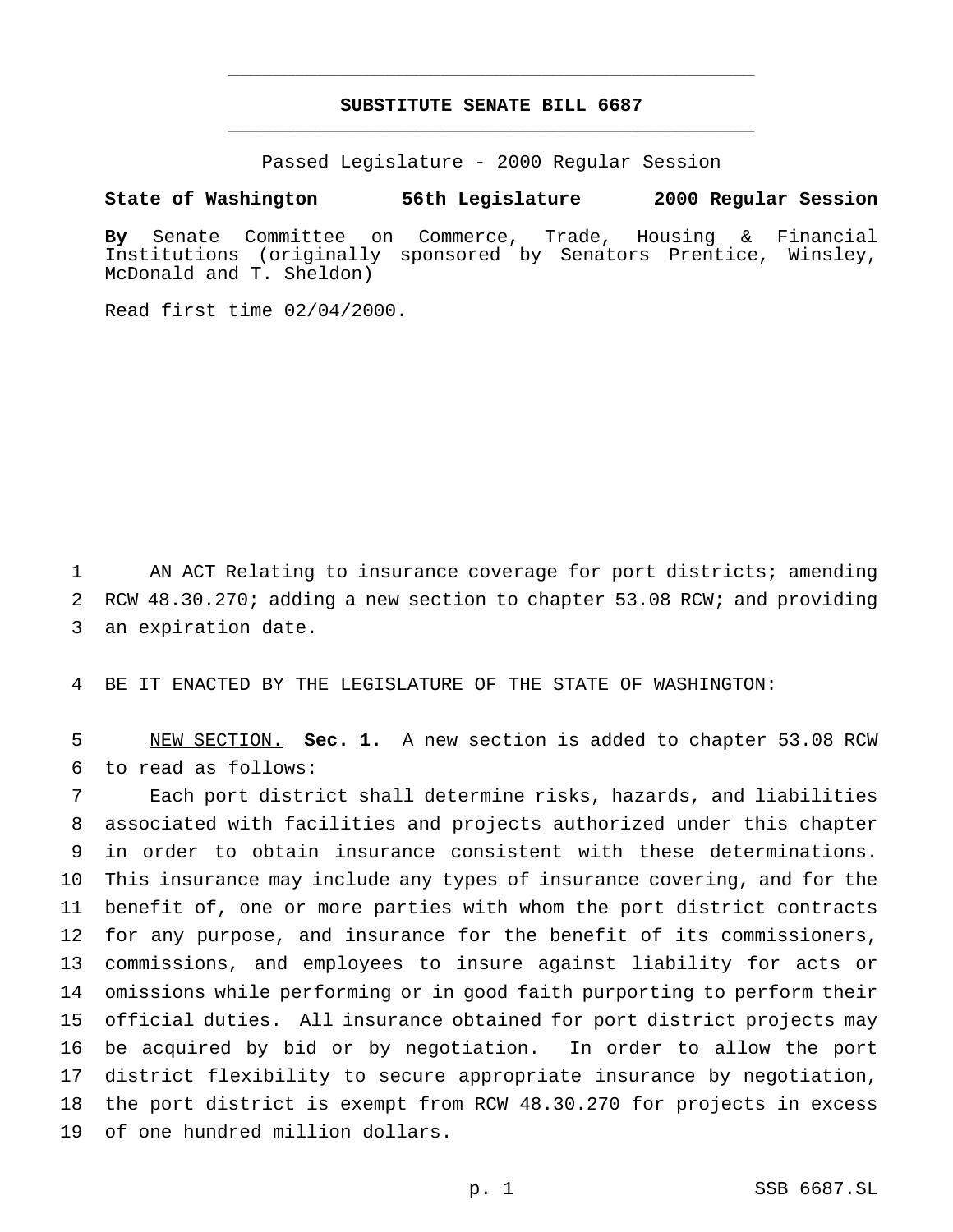**Sec. 2.** RCW 48.30.270 and 1983 2nd ex.s. c 1 s 6 are each amended to read as follows:

 (1) No officer or employee of this state, or of any public agency, public authority or public corporation except a public corporation or public authority created pursuant to agreement or compact with another state, and no person acting or purporting to act on behalf of such officer or employee, or public agency or public authority or public corporation, shall, with respect to any public building or construction contract which is about to be, or which has been competitively bid, require the bidder to make application to, or to furnish financial data to, or to obtain or procure, any of the surety bonds or contracts of insurance specified in connection with such contract, or specified by any law, general, special or local, from a particular insurer or agent or broker.

 (2) No such officer or employee or any person, acting or purporting to act on behalf of such officer or employee shall negotiate, make application for, obtain or procure any of such surety bonds or contracts of insurance, except contracts of insurance for builder's risk or owner's protective liability, which can be obtained or procured by the bidder, contractor or subcontractor.

 (3) This section shall not be construed to prevent the exercise by such officer or employee on behalf of the state or such public agency, public authority, or public corporation of its right to approve the form, sufficiency or manner or execution of the surety bonds or contracts of insurance furnished by the insurer selected by the bidder to underwrite such bonds, or contracts of insurance.

 (4) Any provisions in any invitation for bids, or in any of the contract documents, in conflict with this section are declared to be contrary to the public policy of this state.

 (5) A violation of this section shall be subject to the penalties provided by RCW 48.01.080.

32 (6) This section shall not apply to:

 (a) The public nonprofit corporation authorized under RCW 67.40.020; or

 (b) Projects in excess of one hundred million dollars for port districts formed under chapter 53.04 RCW.

NEW SECTION. **Sec. 3.** This act expires December 31, 2006.